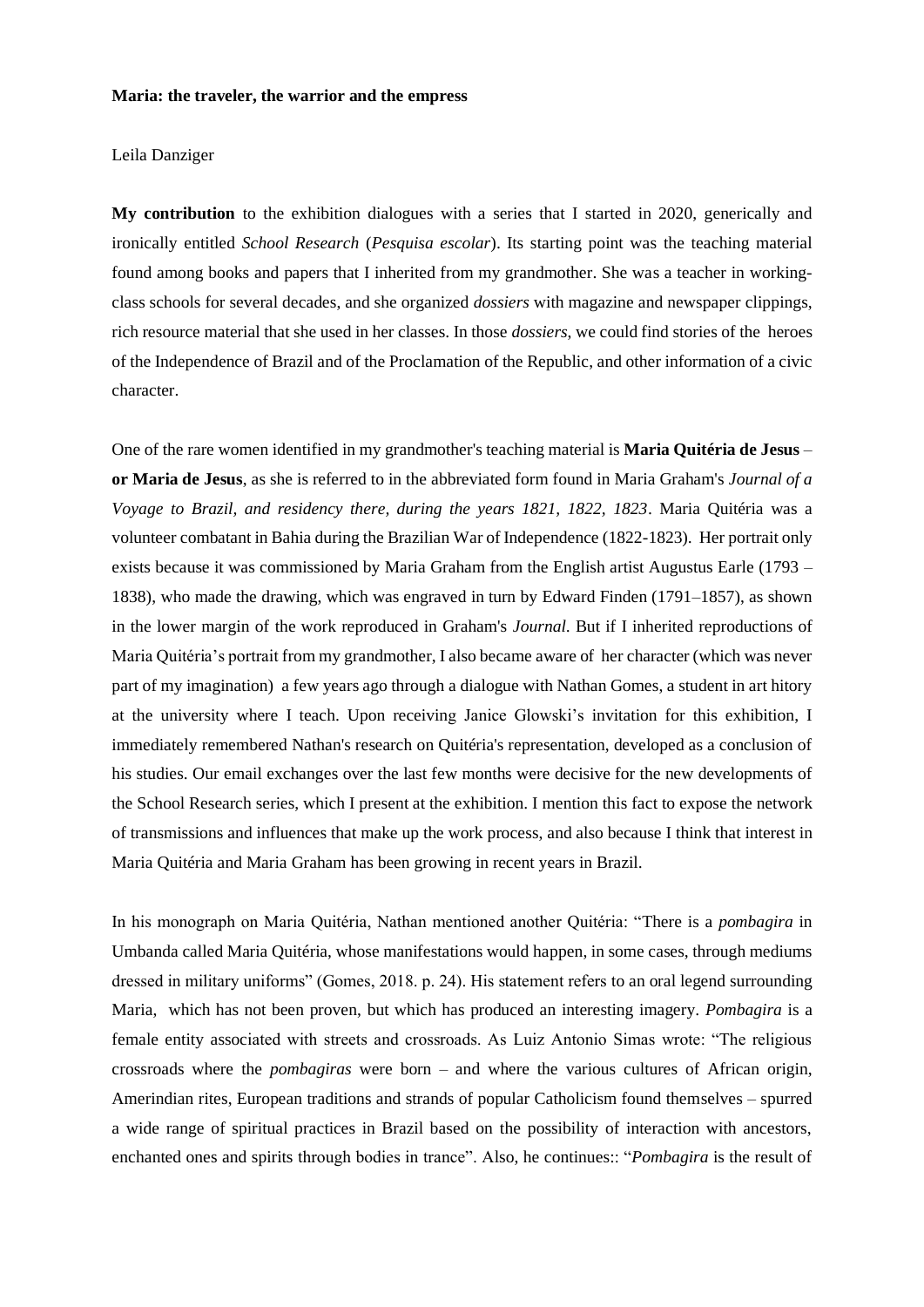the encounter between the vital force of the power of the streets that cross each other (...) and the performative trajectory of enchanted women ("encantadas") or spirits of women who inhabited the street in different ways (the court of *pombagiras* is vast), they had great loves and expressed their vital energy through an expansive and free sensuality" (Simas, 2020, p. 21-22).

For all these reasons, it did not seem absurd to me to associate the two representations of Maria Quitéria – the woman soldier admired so much by Graham, and the spiritual entity – and bring them closer to Maria Graham. In my readings, I was not very interested in Graham's marriages, even if we know very well that the institution of marriage necessarily shaped the lives of women in the 19th century. **And I would say that Graham herself could be a terrtible snob (as Jennifer Hayward has recognized), and severely critical of what she described as a certain "vulgarity" in the sensuality of the women of Brazil. But** I found it very interesting to know about a possible romantic involvement between Graham and Maria Leopoldina, the unfortunate Brazilian empress, who died at age 29, after being notoriously humiliated by the emperor. In a lecture commemorating the 200th anniversary of Maria Graham's visit to Brazil, Jennifer Hayward mentions that Graham and Leopoldina are featured on a website dedicated to lesbian relationships in history, and highlights the uniqueness of the two women, their intellectual affinities and the explicit affection that linked them, which can be observed in their correspondence.

In this way, the main axis of the work process that informs my art for this exhibition is driven by the figures of women, all called "Maria," that Christian name, so beautiful and common to so many, but which erases so many other names, from so many cultures and traditions.

Needless to say, the process of working with images and materials is itself a form of thinking. The interests mentioned above guided the production in an intuitive way. The image that emerges is always a surprise, something I have little control over. The first work in the series was a portrait of Graham animated by the multiplicity and the ambiguity that to me seemed inherent in her "gaze" on Brazil. What interested me was building her face with her own landscape drawings. One of the most fascinating, I believe, is the one she did before arriving in Brazil, but which integrates the publication about her experience in the country, thus somehow integrating that landscape into the imaginary territory of Brazil in the 19th century. It is the drawing of the Dragon Tree of the Canary Islands, which, as Graham observes: "is the slowest of growth among vegetables, it seems also to be slowest in decay". (Graham, 1824, p.85)

Her observations on the Dragon tree have great affinities with the tradition of German romanticism, but they are also incredibly contemporary. Graham looks at the tree as a living monument, as a living person, maybe. In Graham's description and drawing (engraved by Edward Finden), we find an incredible indissolubility between nature and culture. She writes: "Humboldt has celebrated this tree in